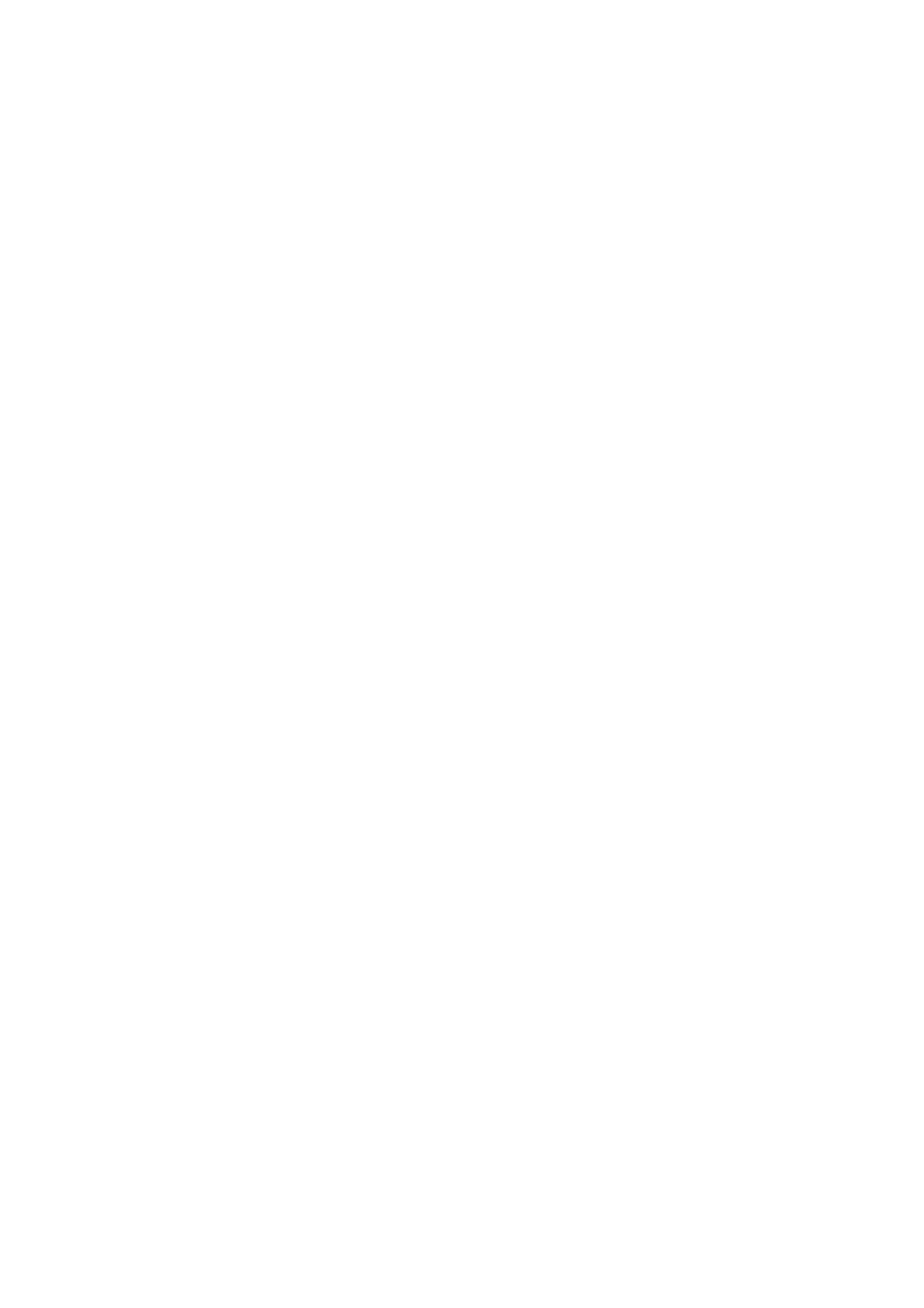# **The Public Interest Advocacy Centre**

The Public Interest Advocacy Centre (PIAC) is an independent, non-profit law and policy organisation that works for a fair, just and democratic society, empowering citizens, consumers and communities by taking strategic action on public interest issues.

PIAC identifies public interest issues and, where possible and appropriate, works co-operatively with other organisations to advocate for individuals and groups affected. PIAC seeks to:

- expose and redress unjust or unsafe practices, deficient laws or policies;
- promote accountable, transparent and responsive government;
- encourage, influence and inform public debate on issues affecting legal and democratic rights;
- promote the development of law that reflects the public interest;
- develop and assist community organisations with a public interest focus to pursue the interests of the communities they represent;
- develop models to respond to unmet legal need; and
- maintain an effective and sustainable organisation.

Established in July 1982 as an initiative of the (then) Law Foundation of New South Wales, with support from the NSW Legal Aid Commission, PIAC was the first, and remains the only broadly based public interest legal centre in Australia. Financial support for PIAC comes primarily from the NSW Public Purpose Fund and the Commonwealth and State Community Legal Services Program. PIAC also receives funding from NSW Trade and Investment for its work on energy and water, and from Allens for its Indigenous Justice Program. PIAC also generates income from project and case grants, seminars, consultancy fees, donations and recovery of costs in legal actions.

## **Energy + Water Consumer's Advocacy Program**

This Program was established at PIAC as the Utilities Consumer's Advocacy Program in 1998 with NSW Government funding. The aim of the program is to develop policy and advocate in the interests of low-income and other residential consumers in the NSW energy and water markets. PIAC receives policy input to the program from a community-based reference group whose members include:

- Council of Social Service of NSW (NCOSS);
- Combined Pensioners and Superannuants Associate of NSW;
- Tenants Union of NSW;
- Ethnic Communities Council NSW;
- Physical Disability Council NSW;
- St Vincent de Paul Society NSW; and
- The Salvation Army Eastern Australia Conference.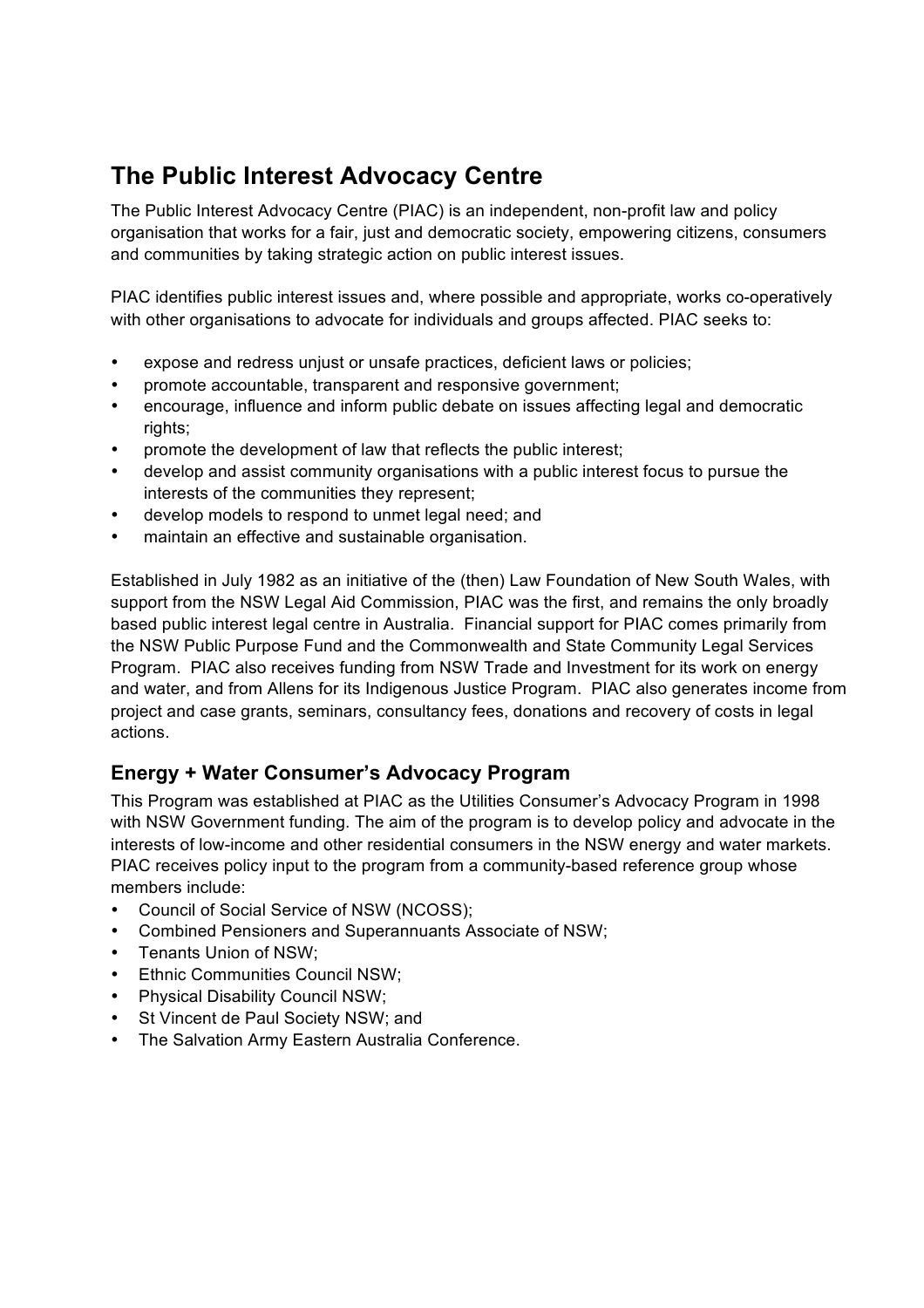# **1. Introduction**

PIAC welcomes the opportunity to provide comment on the NSW Independent Pricing and Regulatory Tribunal's (IPART) *Review of Prices for Sydney Water Corporation* (the review).

IPART is conducting this review to set the prices for water, wastewater and stormwater drainage services charged by Sydney Water Corporation (Sydney Water) for the next price period, commencing 1 July 2016 (the 2016 determination period). The review will assess the proposed price changes against potential customer impacts to ensure only the efficient costs of providing the regulated monopoly service are passed through to customers.<sup>1</sup>

IPART has modified the review timetable for the 2016 determination period adopting a 'proposeresponse' process. IPART has prepared its issues paper after receiving Sydney Water's pricing submission. IPART felt this would facilitate the stakeholder consultation process and provide Sydney Water with more freedom to develop its pricing proposal without the constraints of the issues paper. $<sup>2</sup>$  These changes do not affect PIAC and we will provide comment with respect to</sup> both Sydney Water's submission as well as IPART's issues paper.

In its submission, Sydney Water is proposing a significant decrease in residential customer bills. A typical freestanding house that uses 220 kL a year will see a reduction of \$105 or 8.6% per annum and a typical apartment that uses 160 kL a year will see a reduction of \$86 or 7.9% per annum<sup>3</sup>. These savings are in part due to efficiencies and savings in both the operating and capital expenditure for Sydney Water. The majority (52%) of the savings are the result of external factors beyond Sydney Water's control such as the low interest rate environment.<sup>4</sup>

Sydney Water is proposing changes to water and wastewater service charges, customer fees, as well as a review of terminology to improve customer understanding, regulatory changes and asset sales. PIAC will provide comment on these issues as they have direct and indirect impact on customers.

PIAC welcomes this reduction in residential customer bills; however PIAC has concerns about the sustainability of the proposed price. This is because the current interest rate cannot be expected to continue indefinitely into the future. According to Sydney Water's own customer engagement we know that customers do not like price volatility.<sup>5</sup> PIAC cautions against major fluctuations in bills, potentially undoing the significant work Sydney Water has done to engage its customers and reflect their wishes in the price structure.

It is important to note that one of the regulatory changes Sydney Water has proposed in its submission is a broader application of the cost pass through mechanism, the process through which Sydney Water is able to recover unexpected costs. The current rules only allow for clear and defined expenditure, such as purchases of water from the desalination plant, to be passed through to customers during a price period. If a more general cost pass through mechanism were adopted, this could allow the cost of a change in interest rates to be passed on to customers

<sup>1</sup> IPART, Review of prices for Sydney Water Corporation from 1 July 2016: Water – Issues Paper (2015) 1.<br>
2 Ibid 2.<br>
Sydney Water Corporation, Our plan for the future: Sydney Water's prices for 2016-20 (2015) 16.<br>
1 Ibid 1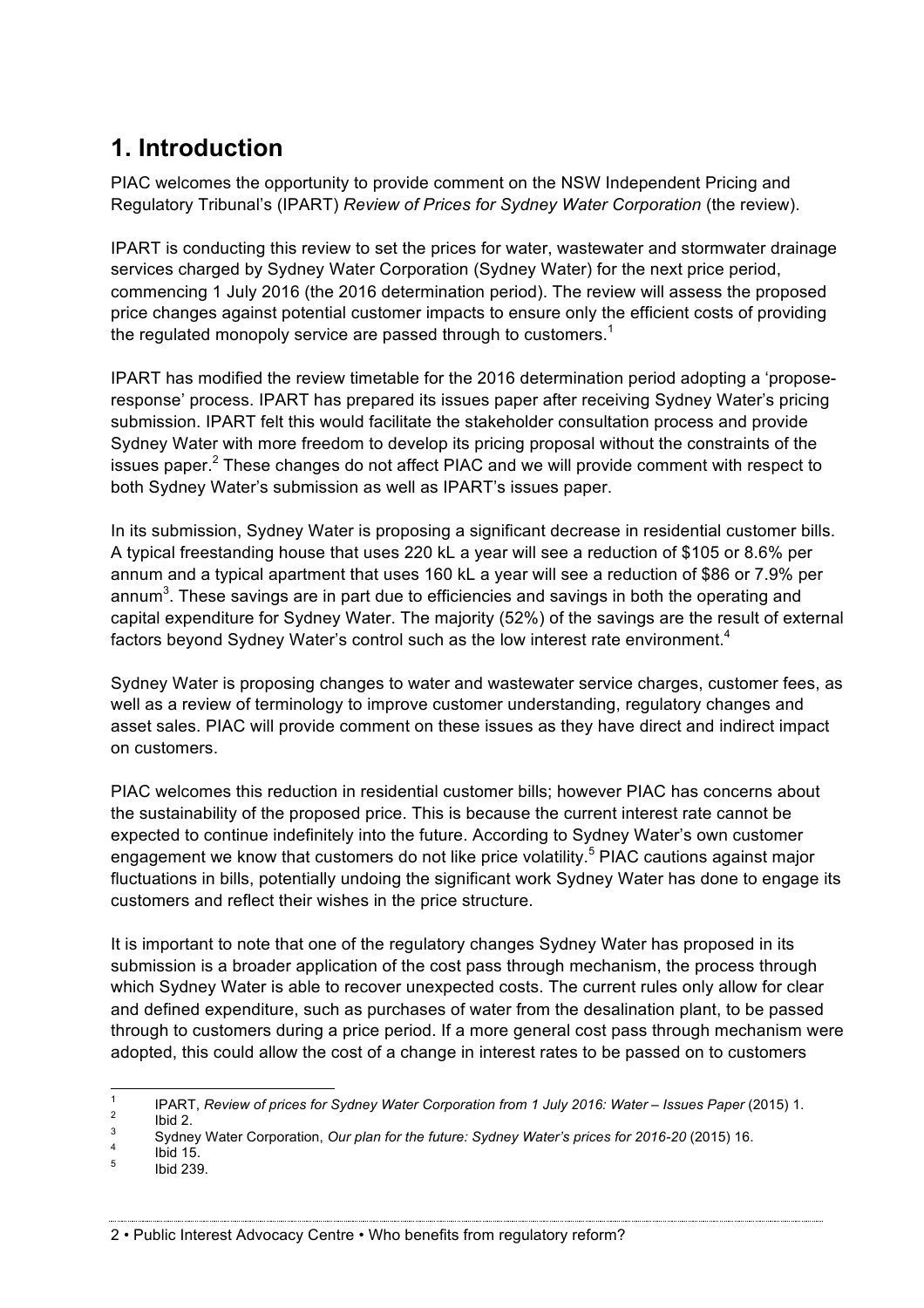within the price determination period. Sydney Water has existing methods for passing general costs through to customers within its allowance and therefore PIAC does not support the changes to the cost pass through methodology.

# **2. Residential customer bills**

Sydney Water has proposed a number of changes to the various components of the charges and tariffs that make up the typical residential water bill. PIAC makes comments and recommendations for each of these components in this section.

## **2.1 Changes to water prices**

The next price determination period will see a significant reduction in residential customer bills. A proportion of the reduction is the result of changes to service and usage charges.

Sydney Water has proposed reducing the water usage charge to \$1.97 per kL, a 13.9% decrease.<sup>6</sup> This price is the result of both customer engagement and economic analysis of the long-range cost of supplying water.<sup>7</sup> Sydney Water's consultation with its customer base revealed strong preference for customer control over bills through a higher usage price and a lower fixed service charge.<sup>8</sup> The long-range marginal cost analysis resulted in a lower usage rate than what customers would prefer. Sydney Water determined a price that better reflects customer preference, rather than through the economic approach. PIAC supports Sydney Water's attempts to incorporate consumer values into the pricing structure.

The water service charge will also decrease in the next determination period. The annual fixed service charge will decrease to \$98.52, which is a 4.9% reduction. At the same time, there will be a 4.9% reduction in the wastewater service charge with a new annual price of \$582.34. $9$  Taken in combination, this will result in a total 9.8% reduction in the fixed portion of the residential bill. These savings will be beneficial for residents who own their home. However, this will not be the case for those who rent, as rental prices are not likely to be adjusted to reflect the decrease in the fixed charges that are paid via the rental agreement.

### *Recommendation 1*

*PIAC recommends IPART accept Sydney Water's proposed tariff structure, as it reflects the wishes of consumers.*

### *Recommendation 2*

*PIAC recommends Sydney Water investigate ways to provide assistance to renters to ensure they see the maximum benefit from changes to water prices. Potential assistance might include rebates or concessions targeted towards renters. Sydney Water should work with its customer council to develop assistance packages for renters.* 

<sup>6</sup> Ibid 17. <sup>7</sup> Ibid 52. <sup>8</sup> Ibid 47-52. <sup>9</sup> Ibid 17.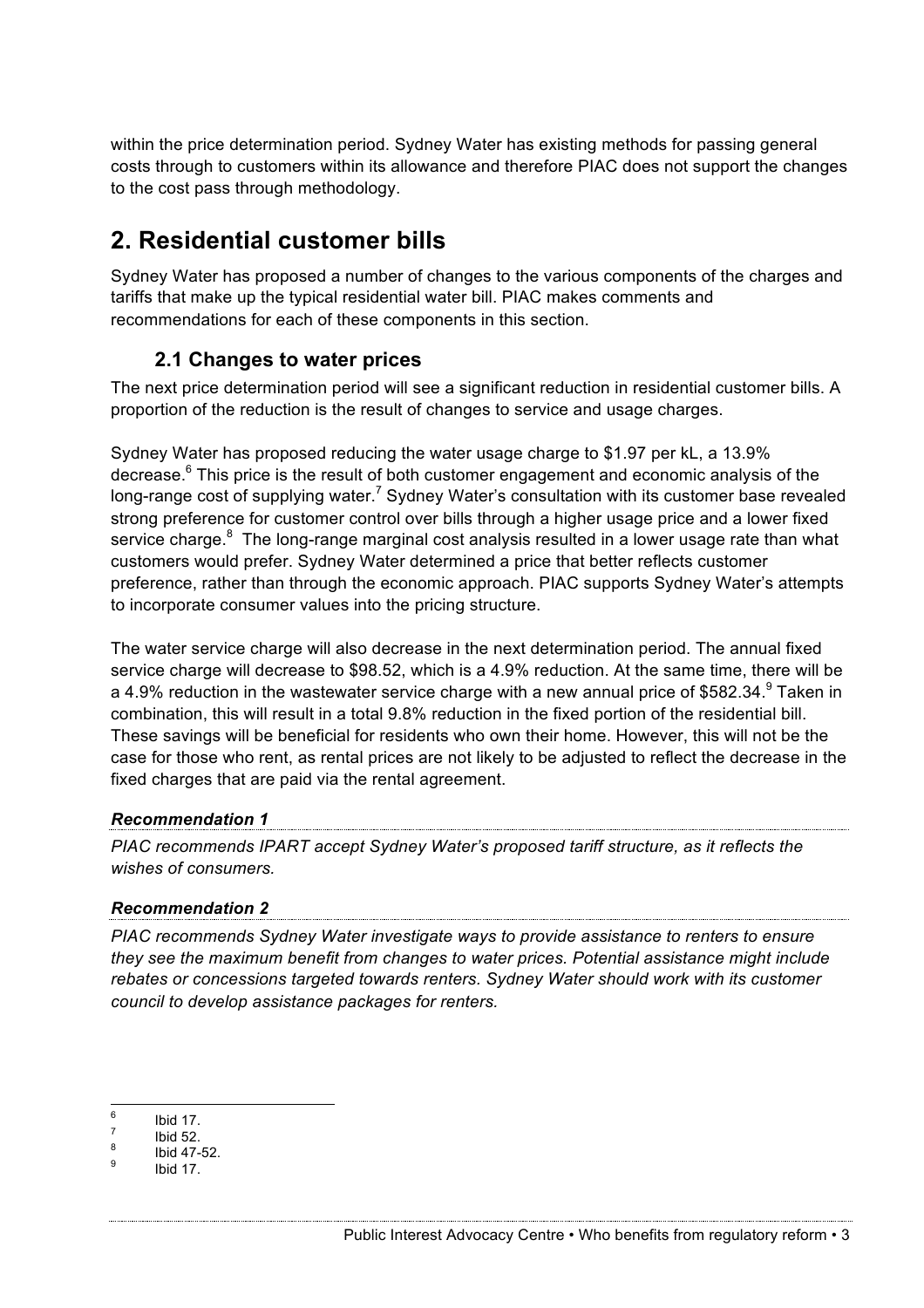## **2.2 Changes to Sydney Desalination Plant cost pass through**

As previously stated, Sydney Water has proposed adopting a general cost pass through methodology, which will be discussed in further detail below. Sydney Water has also proposed changes more specifically to the cost pass through methodology when water is purchased from the Sydney Desalination Plant (SDP). The proposed change is to move from a single fixed charge applied to all customers to a fixed and variable pricing structure, similar to the current water usage charge structure. Sydney Water argues that this will signal to customers the scarcity costs associated with purchasing additional water from the. It is also proposed this will give customers greater control over their bills. In addition, customers will have greater understanding of the costs associated with the SDP, given they are already familiar with the current water tariff.<sup>10</sup>

There is also a proposed additional change to the timing of the cost pass through. Currently, if water is purchased from the SDP, any costs would be passed through to customers the following year. Sydney Water believes this will provide a better-timed price signal to customers about the cost of purchasing water from the SDP.<sup>11</sup>

PIAC supports the proposed restructure, as this is in line with what customers have previously told Sydney Water they want with respect to control over bills. In addition, it provides customers with more information about the costs of excess water use that leads to water purchases from the SDP.

However, PIAC notes that these changes may negatively affect renters, as they will now have an additional volume charge associated with their water bill and rent prices are unlikely to be responsive to this change. PIAC reiterates our concern over the impact of bill changes on renters.

PIAC also notes that the current price determination period for the SDP is out of sync with the price determination for both Sydney Water and Hunter Water. While this is not an issue for this price determination, IPART should consider amending the next SDP price determination to align with the metropolitan water districts.

#### *Recommendation 3*

*PIAC recommends that Sydney Water work with its customer council to investigate ways of mitigating the impact of changes to its price structure on renters who are an increasing proportion of the Sydney population.*

### *Recommendation 4*

*PIAC recommends that the price determination period for the SDP be brought in line with Sydney Water and Hunter Water, to reduce any potential uncertainty in calculating metropolitan water prices.*

 $\frac{10}{11}$  Ibid 240.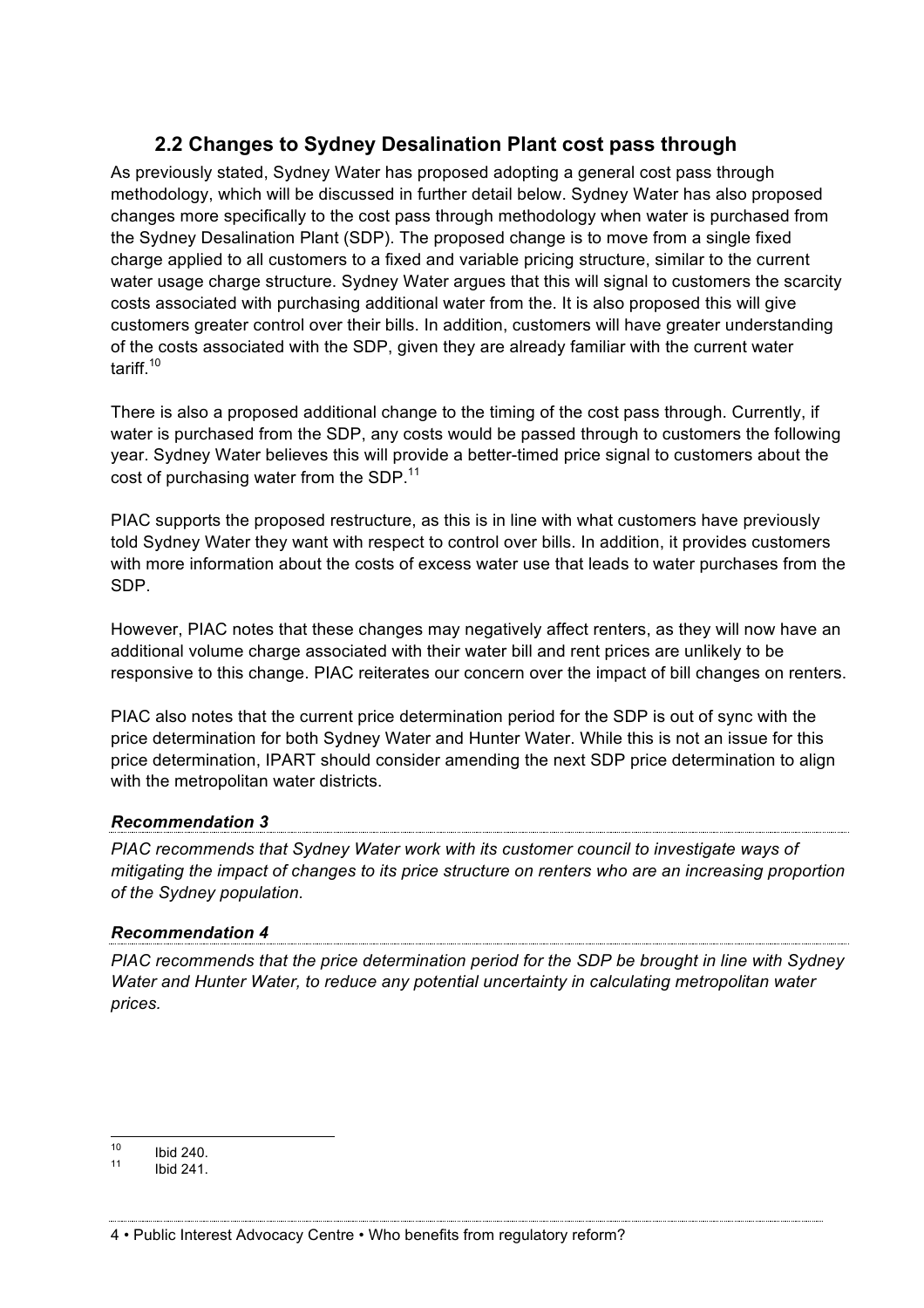## **2.3 Changes to wastewater prices**

## **2.3.1 Review of residential wastewater charges**

Sydney Water customers are currently charged a fixed service charge for wastewater services. Sydney Water has not made any proposals to change this; however it was indicated it is something that may be reviewed in the future, as a single fixed charge for wastewater does not fit within the current pricing principles of a user pays system and that a usage-based charge is equally appropriate for water and wastewater systems.<sup>12</sup> This is the case in Melbourne and other major cities around the world. $13$ 

In theory, this may see a reduction in overall wastewater charges for residents, especially those who use less water and thus have less wastewater to discharge. South East Water, one of three water retailers in Melbourne, calculates the volume of residential wastewater discharged using discharge factors rather then use individual meters. These are a proportion of water volume, set at 75% of water volume for houses and 85% for apartments, to estimate wastewater discharge volume.<sup>14</sup> Using a similar method, IPART has proposed discharge volumes for Sydney set at 50% for houses and 75% for apartments. For low water using households, this could result in lower wastewater charges than they are currently paying in their bills.<sup>15</sup>

PIAC supports a review of the current wastewater charges and tariff structure to ensure residents are paying the appropriate price for both cost recovery and their actual usage. However, there remains the issue of the potential negative impact on renters, as this would shift the costs of wastewater service from the owner to the renter. This lends further weight to PIAC's recommendation three above.

## **2.3.2 Rebase wastewater charges**

Sydney Water has proposed rebasing wastewater charges for non-residential customers using a 20mm connection rather than a 25mm connection. This would result in small non-residential customers contributing the same price to Sydney Water as all residential users.<sup>16</sup> This is reflected in the higher price savings proposed for small non-residential customers with a 44.4% savings on wastewater service charges.<sup>17</sup> PIAC notes that this change does not increase the residential wastewater service charge. PIAC is concerned that such a move will change the relative crosssubsidy between small non-residential and residential consumers. In particular, PIAC would not like to see any such change disadvantage residential consumers.

Both IPART and Sydney Water have indicated this change will make it simpler for customers to understand wastewater charges.<sup>18</sup> PIAC disagrees for two reasons. Firstly, there is enough evidence to indicate confusion among residential consumers about the wastewater charge. Secondly, PIAC is unsure that any improved customer understanding is of sufficient value to justify the impact of the changes. PIAC notes that Sydney Water has indicated there is confusion amongst small non-residential customers and suggests that Sydney Water should spend time

Public Interest Advocacy Centre • Who benefits from regulatory reform • 5

<sup>12</sup> Ibid 254.<br>
13 IPART, 149-150.<br>
15 Ibid 150.<br>
16 Sydney Water, 109.<br>
17 Ibid 19.<br>
18 IPART, 121-122 and Sydney Water, 109.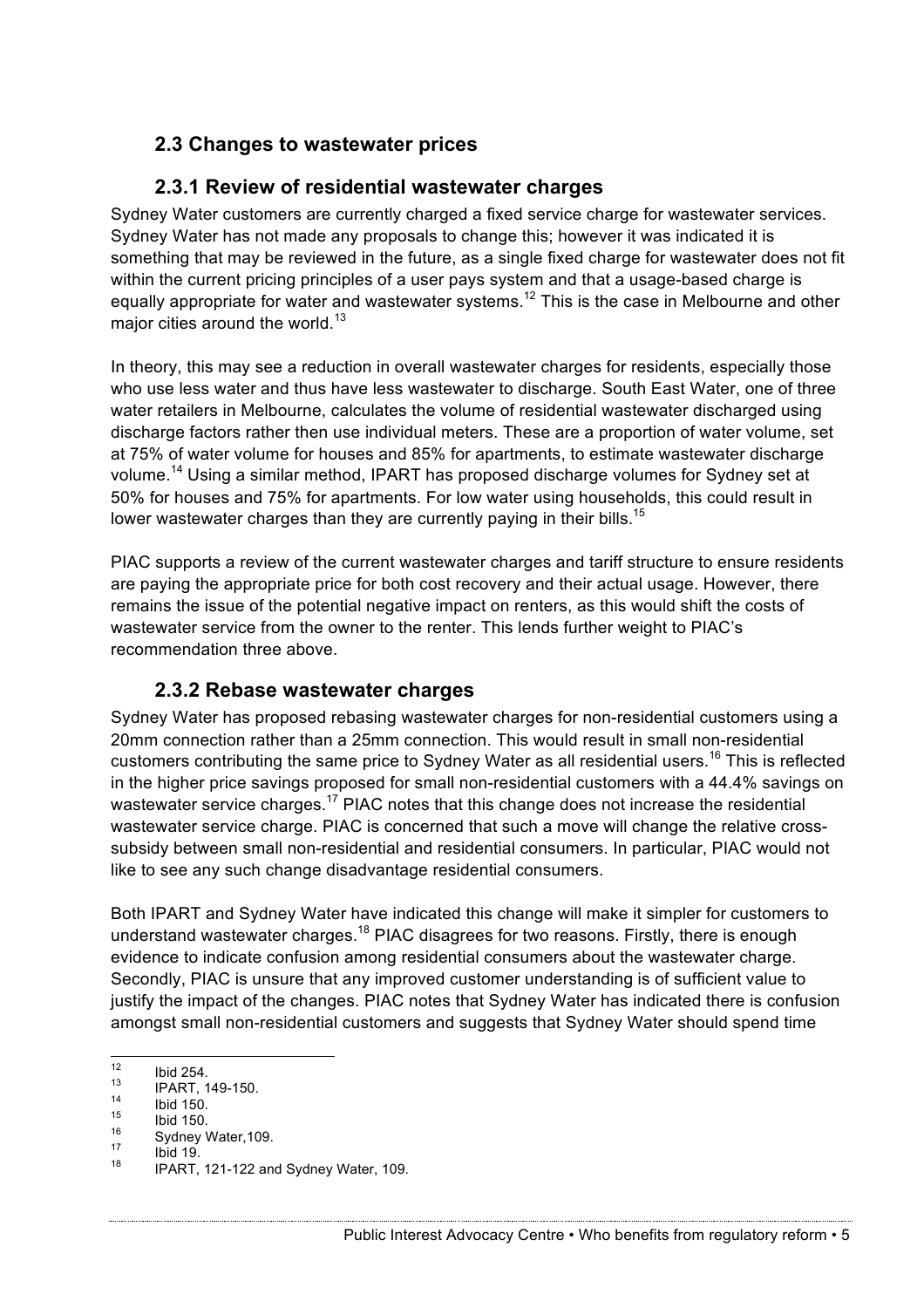educating small non-residential customers about the difference in charges rather than changing the price structure.

#### *Recommendation 5*

*PIAC recommends that IPART models Sydney Water's proposed changes to wastewater charges to assess the impact on residential consumers and re-consider, via a cost-benefit analysis, the value of these proposed changes.*

## **2.4 WACC and low interest rate environment**

Sydney Water has proposed significant price decreases, with 52% of the price reduction from a lower WACC down 4.6% from 5.6% due to low interest rates. Sydney Water has said in its submission to IPART, if the current interest rates change, the WACC will change and may be different what has been proposed. This will have an impact on the final water price for residents. PIAC is concerned about any potential impacts on costumers' bills from changes to the WACC either by IPART changing the rate or from increases in the interest rate.

IPART has indicated that it will not adopt Sydney Water's proposal to use a 40:60 ratio between short-term and long-term debt, rather it would make Sydney Water use a 50:50 ratio. Potentially this will also result in a different WACC and changed prices.

PIAC would like more information as to how any changes from IPART's determination or changes in interest rates would have on residential water price structure.

#### *Recommendation 5*

<u> 1989 - Johann John Stoff, deutscher Stoffen und der Stoffen und der Stoffen und der Stoffen und der Stoffen</u> *PIAC recommends that Sydney Water provide more detailed analysis of the impact that changes in the interest rate will have on customer bills and how any changes in cost would be passed onto consumers.* 

# **2.5 Additional price changes**

## **2.5.1 Dual occupancy charge**

Sydney Water has indicated that it wants to amend the way dual occupancy properties are charged. Currently, they are charged as two distinct properties with separate water and wastewater charges. Sydney Water has proposed charging them as one property with a shared water and wastewater charge. This is because Sydney Water has difficulties identifying these properties and there is currently an unidentified number of these properties being treated as one single property.<sup>19</sup> Sydney Water has proposed this pricing to simplify its pricing system.

If Sydney Water were to move ahead with this change, the cost of servicing these properties would be spread across all bills, resulting in an additional \$5 to each customer's annual bill.<sup>20</sup> PIAC does not support any additional cost to residential consumers bills. However, PIAC recognises the difficulty in identifying these properties and would support further analysis of this issue to better understand the cost associated with accurately identifying these properties versus the additional costs directly associated with not charging them as separate properties.

 $\frac{19}{20}$  Sydney Water 112.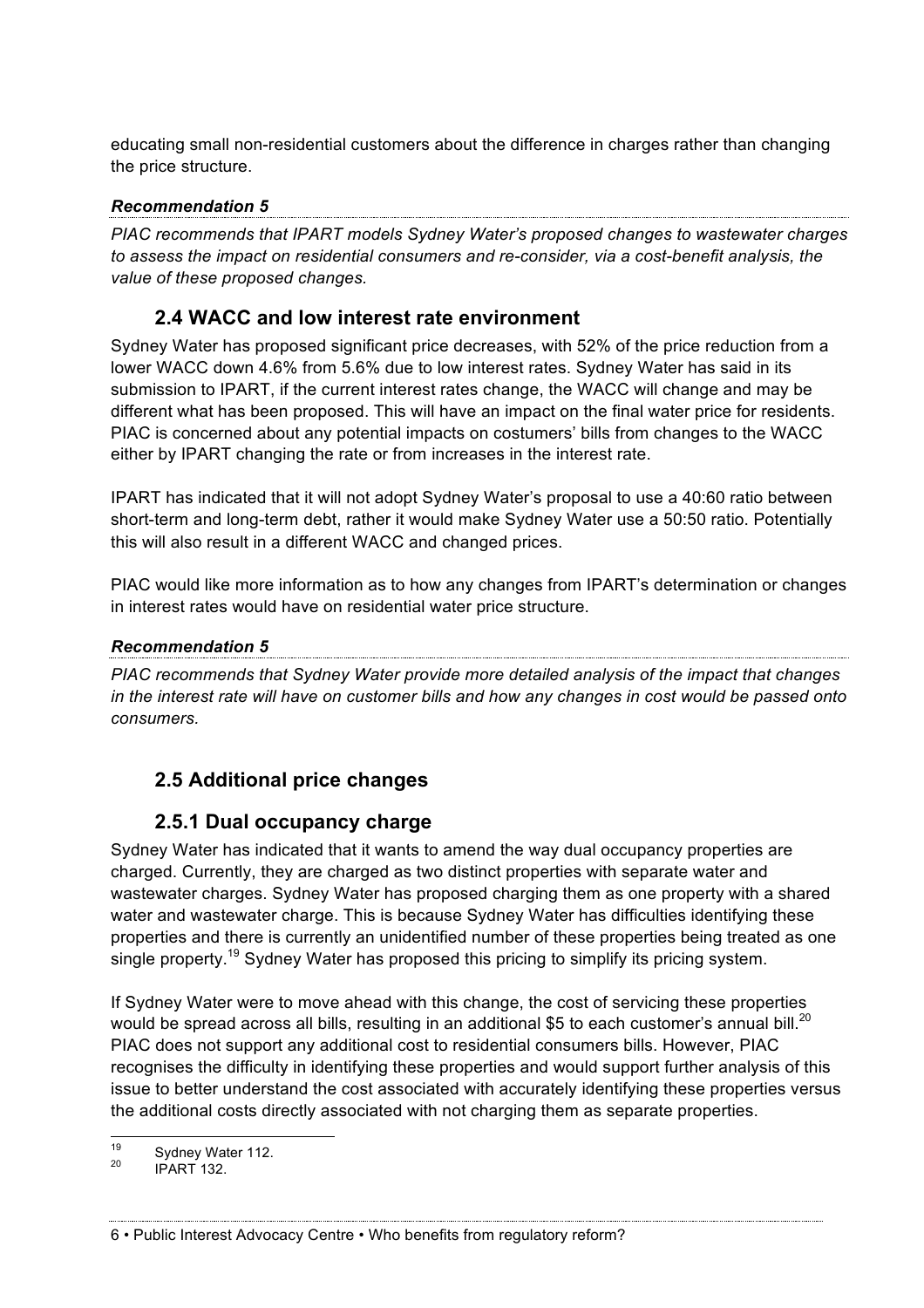In developing this proposal, PIAC would like to see more analysis on the demographics of who lives in dual occupancy properties. Are these residents more likely to be elderly parents, people with disabilities or renters? This additional information will help Sydney Water understand the potential impacts of any changes in charges that may affect vulnerable groups. The review should also examine any benefits from the removal of cross-subsidies by charging these properties as two dwellings rather than one.

#### *Recommendation 6*

*PIAC recommends additional research and analysis to further understand the true costs associated with dual occupancy properties and the potential impact on vulnerable groups by any change in pricing structure.* 

## **2.5.2 Stormwater pricing**

Sydney Water has indicated that the costs of providing stormwater services will increase in the future. IPART has identified this issue as a future concern, to ensure there is time to understand how to better allocate the costs across the customer base to reflect the broader benefits from stormwater drainage that the wider Sydney community enjoys.

Sydney Water has conducted initial customer engagement on this issue and tested two scenarios

A: Stormwater service charges are spread across its entire customer base.

B. Everyone in LGAs containing designated stormwater areas equally bear the costs of increased stormwater infrastructure investment <sup>21</sup>

The majority of the respondents supported Option A; however, there were mixed responses with many not wanting to share costs as they already pay their local council for stormwater services. Preliminary consultations indicated that many consumers believed the current charge system to be inequitable.<sup>22</sup>

Stormwater pricing was modified to be area-based charges during the previous price determination. Customers pay a stormwater fee based on the billable area by customer type. IPART's analysis of this suggests that residential customers in apartments are paying more than they should while large non-residential customers are paying below what they should. Residents in apartments contribute 16.5% of revenue but make up only 8.4% of the area, while large nonresidential customers contribute 1.7% of the revenue and make up 6.3% of the area.<sup>23</sup>

Stormwater services provide a greater public good beyond the individual property. As Sydney Water has mentioned, the costs of providing this service are set to increase as urban areas increase and climate change impacts are felt. Therefore, PIAC welcomes a review of this pricing structure to determine if it is reasonable. However, PIAC cautions that the pricing should be

Public Interest Advocacy Centre • Who benefits from regulatory reform • 7

<sup>&</sup>lt;sup>21</sup> Ibid 154.<br><sup>22</sup> Sydney Water, 112-113.<br><sup>23</sup> IPART, 156.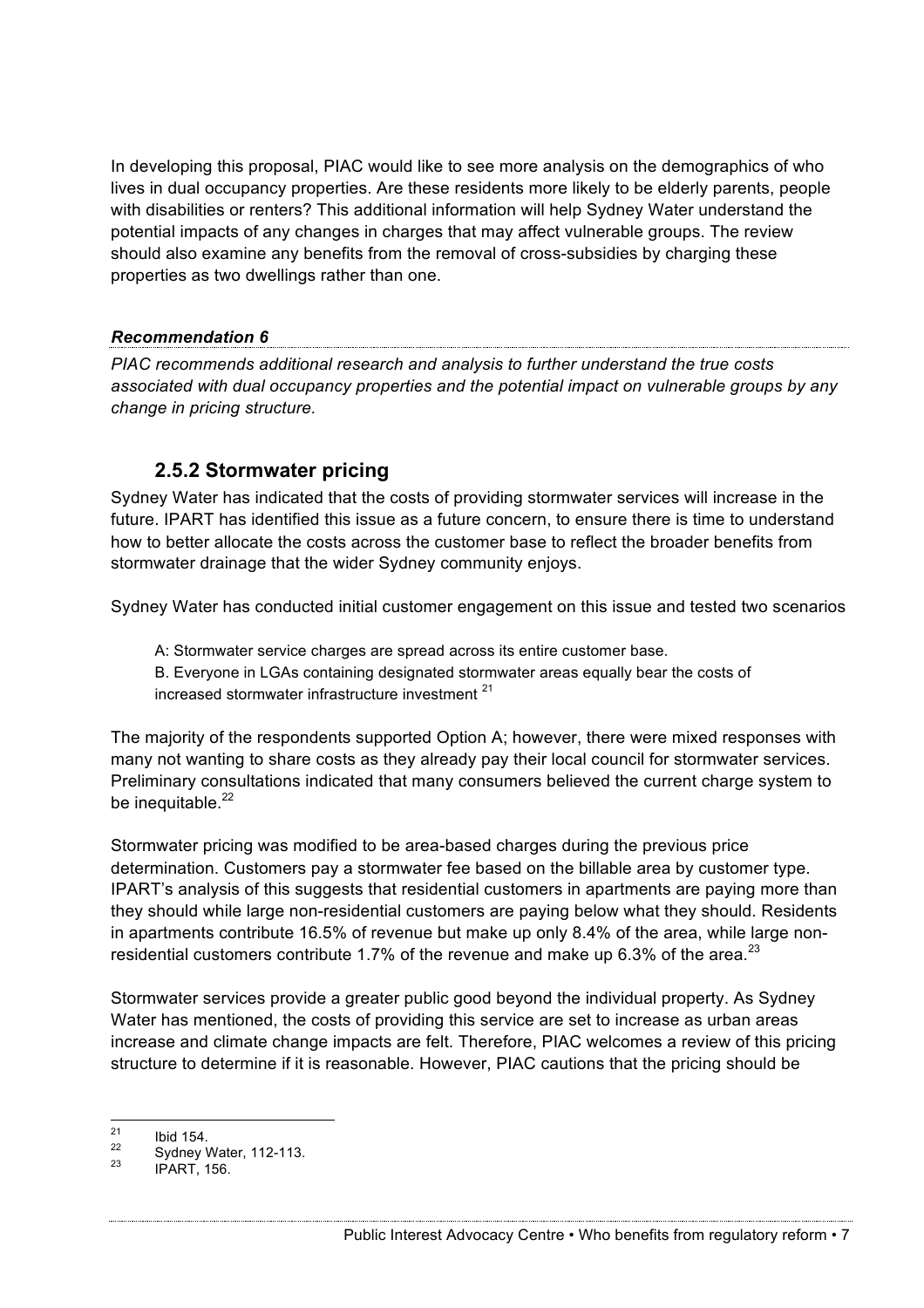equitable and, if pricing remains area-based, efforts must be made to ensure residents in apartments are paying an equitable share of the cost of stormwater.

### *Recommendation 7*

*PIAC recommends IPART and Sydney Water use the next four years to undertake cost-benefit analysis on stormwater provision. To ensure that an accurate picture is developed of who contributes to stormwater and who benefits to ensure the costs are accurately determined.* 

## **2.5.3 Wholesale pricing**

The *Water Industry Competition Act 2006* (NSW) was introduced to promote competition in the New South Wales water industry. To date, third party entry has been limited. This is in part due to uncertainty regarding the regulation of pricing for third party wholesale buyers from Sydney Water while maintaining postage stamp pricing.<sup>24</sup> During this price determination, IPART will regulate wholesale prices for the first time.

Sydney Water has proposed a 'retail price minus avoidable costs' approach to wholesale pricing. In the issues paper, IPART indicates this would be its preferred method as well. Under this method, Sydney Water would charge the wholesale entity the

retail charges that it would otherwise levy the houses, apartments and businesses being serviced by the wholesale customer minus an estimate of the costs that Sydney Water avoids as a result of the wholesale customer servicing these retail customers. $^{25}$ 

This approach factors in the long-term costs that Sydney Water would avoid because a third party is operating in the area. The Australian Competition and Consumer Commission (ACCC) ruled in a price dispute between Sydney Water and Services Sydney that the pricing methodology in this case be retail price minus avoidable costs.<sup>26</sup>

Given the ACCC is required to consider the broader public interest in its determinations and supports the retail minus avoidable costs methodology, PIAC feels comfortable that this methodology will minimise cost issues for customers of third party suppliers and unintended pressure on the wider system given the use of postage stamp pricing.<sup>27</sup> IPART has also sought comment on whether IPART should regulate the wholesale price or prices be determined through a voluntary access agreement under the WIC Act. PIAC believes that this should be done by IPART, which already regulates water prices in NSW rather than through voluntary access agreements to ensure customers supplied by third parties are protected just as any customer supplied by a major utility.

<sup>&</sup>lt;sup>24</sup> Sydney Water, 244.<br><sup>25</sup> IPART, 181.<br><sup>26</sup> Australian Competition and Consumer Commission. *Access dispute between Services Sydney Pty Ltd and Sydney Water Corporation Final determination Statement of reasons* (2007) 2. <sup>27</sup> Ibid 20 and IPART, 183.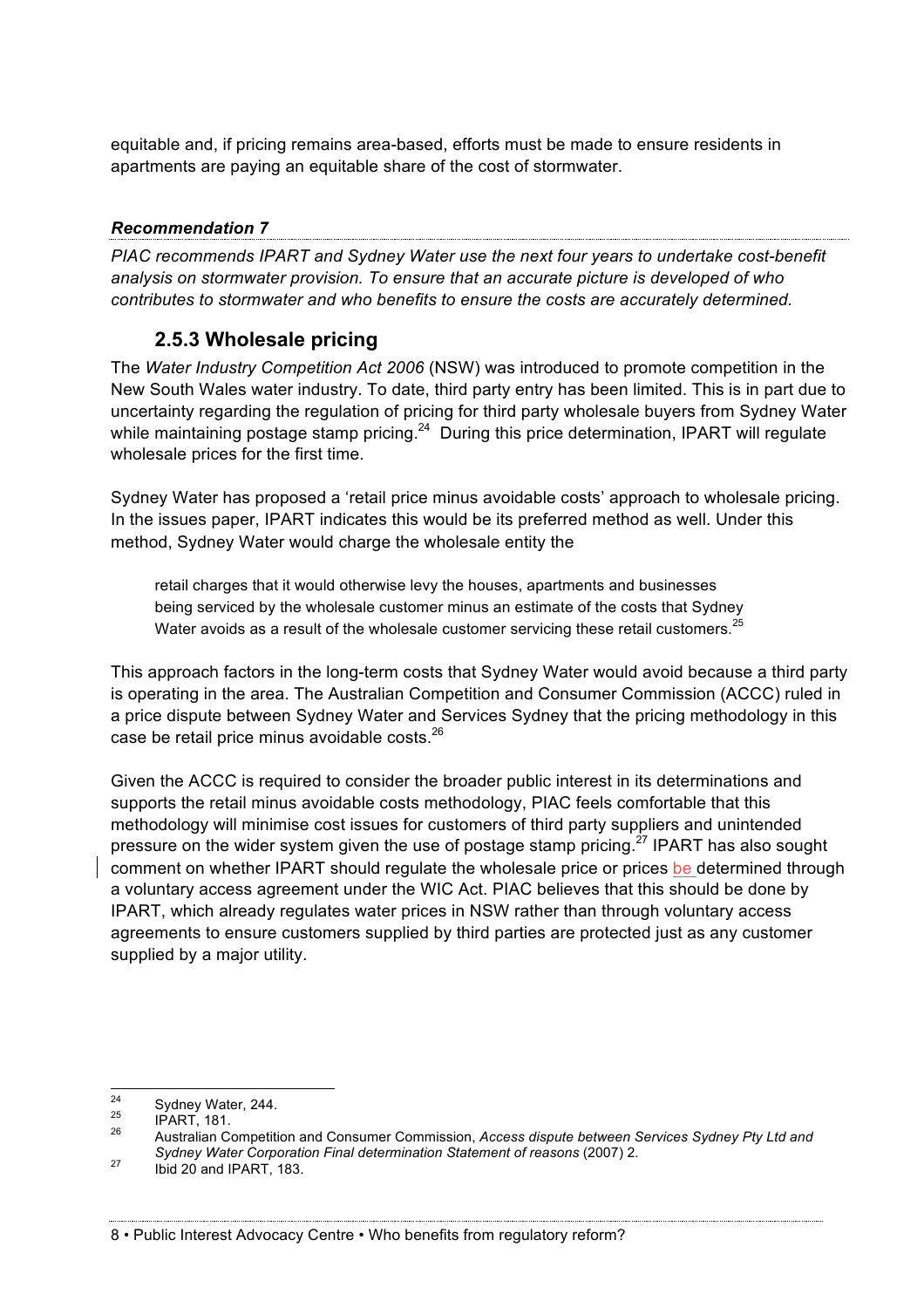### *Recommendation 8*

*PIAC recommends the adoption of the 'retail minus avoidable costs' methodology for calculating wholesale costs for third party suppliers under the WIC Act and that IPART regulates wholesale prices beyond this price determination period.* 

# **3. Customer fees**

## **3.1 Late fee**

Sydney Water has proposed a late free of \$4.10, or interest accrued on overdue bills (whichever is the greatest), to recover operating costs associated with late payment. Late fees would not be applied until the bill is 28 days overdue. The late fee would not be applied to customers who have been identified as facing hardship, who are participating in various hardship and bill assist programs, or where the Energy and Water Ombudsman (EWON) has asked Sydney Water to waive the fee.

PIAC reiterates its view that as long as the late fee does not negatively impact those who are facing hardship, or for whom late payment is due to financial difficulties, such a late fee is acceptable. PIAC supports Sydney Water's attempts to reduce the impact of the late fee on those already facing hardship. PIAC proposes that this process be monitored during this price determination to ensure that efforts to protect vulnerable customers are adequate.

### *Recommendation 9*

*PIAC recommends that the introduction of a late fee be monitored over the coming price determination to ensure that efforts to protect vulnerable customers from negative impacts of a late fee are effective.* 

# **3.2 Credit card fee**

Sydney Water has indicated that it will charge customers a credit card fee of 0.4% from 1 July 2016, to recover the costs of credit card merchant fees. Sydney Water has indicated this fee is lower than the typical utility credit card fee at 1%.<sup>28</sup> Sydney Water has also indicated that the NSW Treasury will review this process as it is implemented.

While PIAC agrees that not all customers use credit cards to pay their bill and that the broader customer base should not pay for those who do. However, PIAC is again wary of any unintended consequences for those already experiencing hardship. A credit analysis in the United States found that as many as 40% of low- to middle- income households surveyed used credit cards to pay for basic living expenses, including utility bills when they do not have enough money in their savings/cheque accounts.<sup>29</sup> In Australia, during 2014-2015, one in five people relied on a credit card to get by until the next pay day. $30$  While the Australian research does not consider the more specific question whether households are using credit cards to pay utility bills, it does reveal that

<sup>&</sup>lt;sup>28</sup> Sydney Water, 160.<br><sup>29</sup> Demos. *The plastic safety net. Findings from the 2012 national survey on credit card debt of low- and middle-<br><i>income households (2*012) 9.

*income households* (2012) 9. <sup>30</sup> Choice. *Consumer Pulse: Australians' attitudes to cost of living 2014-2015*, (2015) 14-16.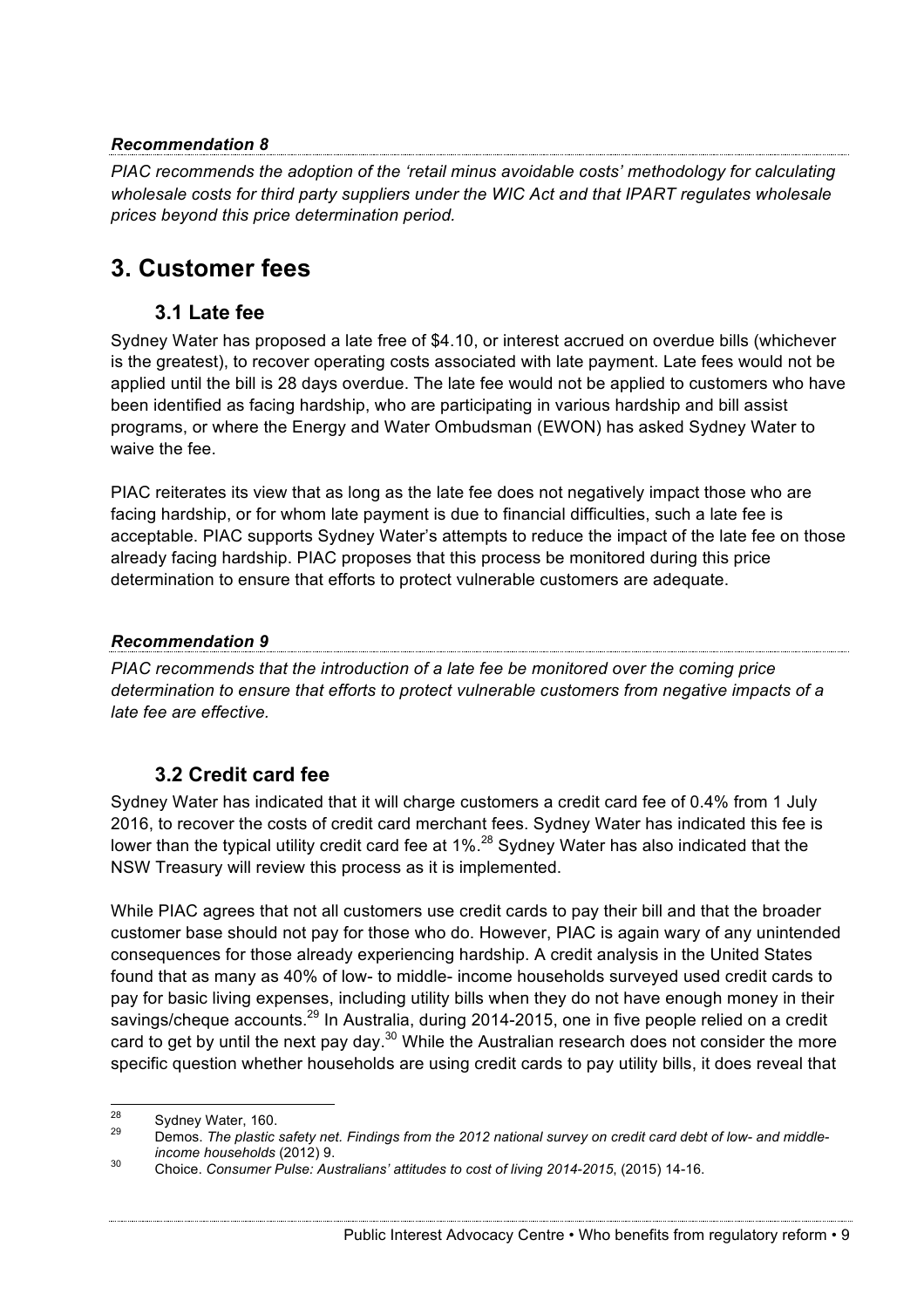households are struggling and this may be one of the coping methods relied on. Therefore, the proposed credit card fee may have an additional cost burden for these households who are struggling to balance basic living costs. This is particularly the case for those households with very little savings or resources to rely on when multiple bills occur at once.

An additional fee, although small, may have long-term impacts on these households, particularly given that these households tend to have multiple debts at any time. PIAC would like to encourage Sydney Water to review this policy and implement protections for those customers experiencing hardship. Those protections should be similar to those that have been suggested with the implementation of the late fee.

### *Recommendation 10*

*PIAC recommends Sydney Water investigate the use of hardship protections similar to those applied to late fees, to avoid unintended consequences for low-income households who have no choice but to use a credit card to pay their water bill.* 

# **4. Communication with customers**

## **4.1 Rewording 'service charge' terminology**

Sydney Water has found there is confusion among customers about the term 'service charge' and what service is actually being provided. In the issues paper, IPART has asked for feedback on alternative terminology that would improve customer clarity about the role of the service charge. PIAC supports any move to improve customer understanding of water pricing, as this will lead to improved outcomes for customers and improve transparency.

PIAC does not agree with IPART that 'availability charge' is the most appropriate term or that it 'better represents the customers' ability to use the system (ie that they are connected to the system), rather than the actual use of the system'.<sup>31</sup> Of the suggested terms, PIAC recommends one of the following:

- fixed charge
- network charge
- distribution charge.

However, any changes to the service charge terminology should be made in consultation with customers and community representatives to ensure these changes achieve the stated goal of improved customer understanding.

#### *Recommendation 11*

*PIAC recommends that any changes to billing terminology be done in consultation with customers to ensure that this change achieves the stated goal of improved customer understanding.* 

 <sup>31</sup> IPART, 133.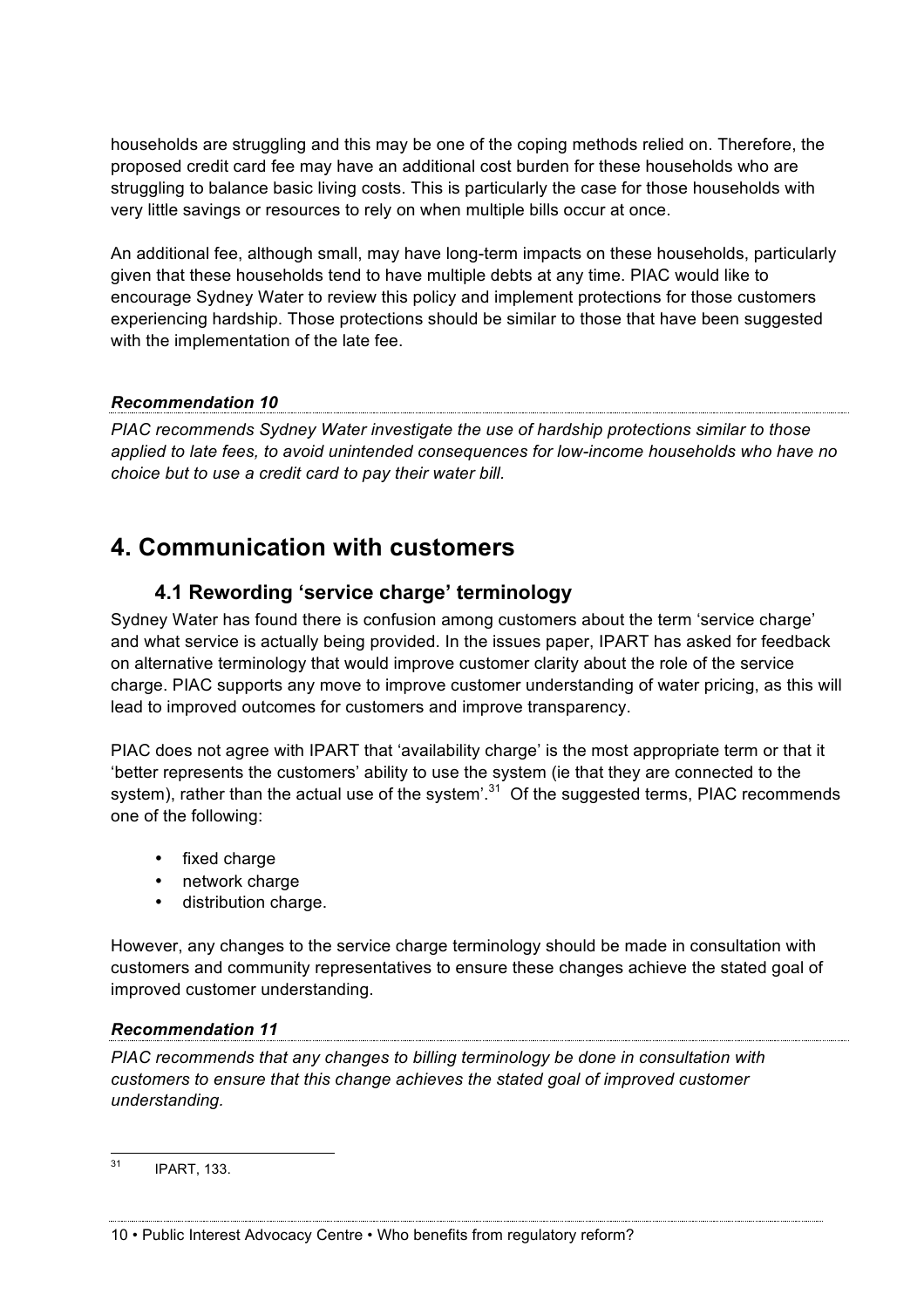### *Recommendation 12*

*PIAC recommends that IPART adopt one of the following terms to replace 'service charge'*

- *fixed charge*
- *network charge*
- *distribution charge.*

# **5. Proposed regulation changes**

Sydney Water is proposing a series of changes to the regulations that determine cost recovery and pricing structure. PIAC cautions that it is important to allow time for stakeholders to provide comment and ask questions about these changes early in the process before moving ahead with any significant changes.

## **5.1 Weighted average price cap (WAPC)**

Sydney Water has proposed the adoption of flexible pricing through a weighted average price cap (WAPC), which would allow it to alter prices during a price determination period and create different tariff structures for different services and customer groups. This approach has previously been adopted in the energy market in NSW and energy and water utilities in the UK. $^{32}$  This method would allow Sydney Water the ability to set different tariffs with the aim of encouraging more efficient use of water. Possible tariffs include a green tariff, seasonal tariffs, peak demand, and second home tariff.<sup>33</sup>

Sydney Water has proposed that the methodology for setting the WAPC should include a cap on prices for each service; water, wastewater and stormwater, set by IPART at the beginning of each price determination period. Each year, Sydney Water would propose changes to the prices for the upcoming 12-month period to IPART for approval.<sup>34</sup> This would occur over a five-month period to allow time for comments. Sydney Water has proposed that this would be applied to both residential and non-residential customers. IPART has indicated it would prefer to trial the process on large non-residential customers first.<sup>35</sup> IPART has also suggested Sydney Water would need to develop clear pricing principles and IPART would set side constraints to ensure customers are not disadvantaged by such a pricing structure. $36$ 

While PIAC supports efforts to promote the efficient use of water and to use pricing structures that better reflect customer preferences, PIAC has concerns about the application of a WAPC in the NSW urban water sector. In particular, as IPART has already said:

- limited competition exists in the market*,*
- metering technology is not widespread enough to support this approach, and the quarterly billing process does not provide customers with information about their water use prompt enough to effectively use flexible tariffs,
- postage pricing policy would limit the application of WAPC. $37$

 $\frac{32}{33}$  Sydney Water, 248.<br>  $\frac{33}{10}$  Ibid 253.<br>  $\frac{35}{36}$  IPART, 100.<br>  $\frac{36}{37}$  IPART, 100.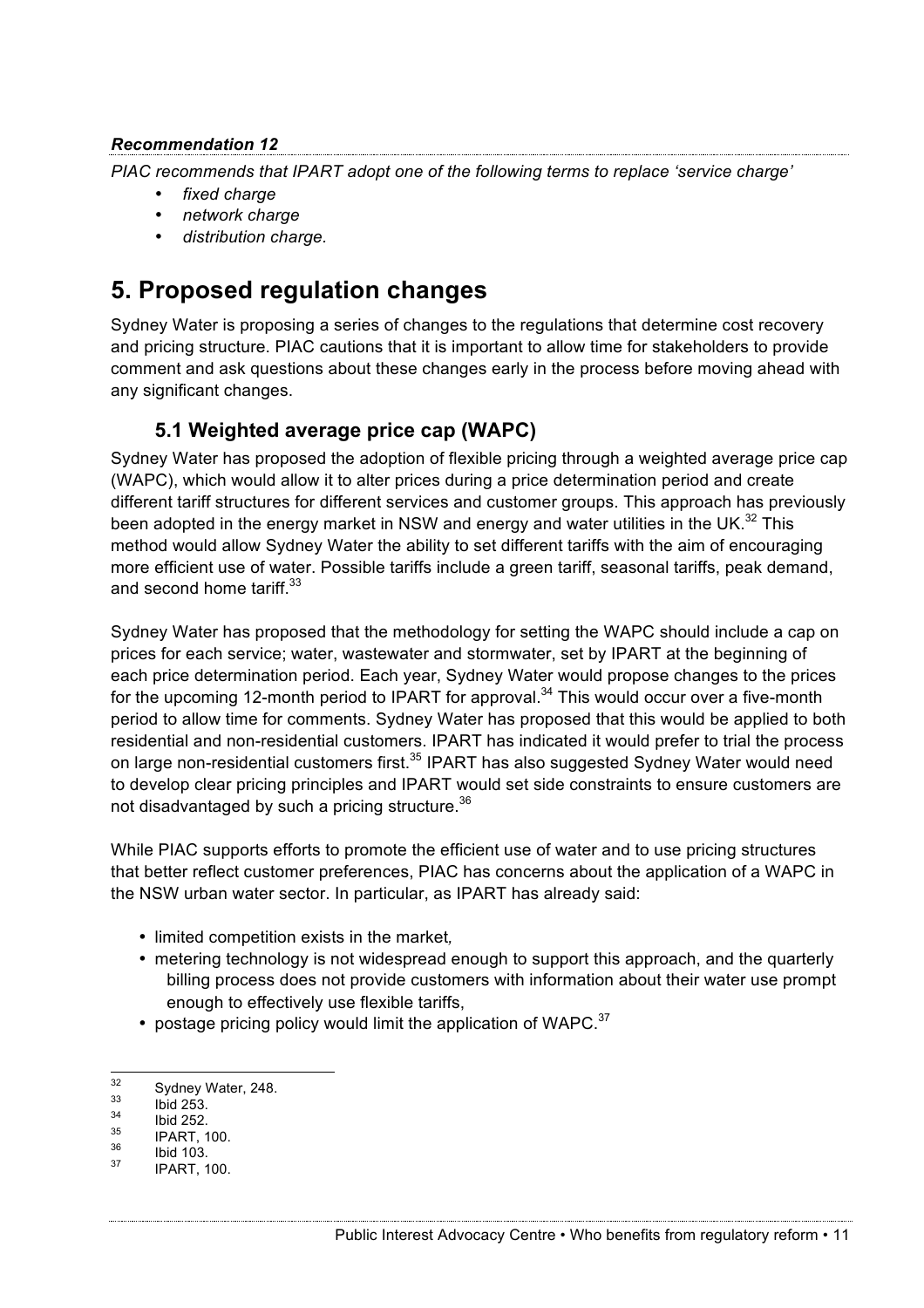In addition, this pricing structure may shift some of the burden of regulation onto consumers. In order to benefit, consumers would need to be more actively involved in monitoring use, placing additional burdens on a household. Water use, particularly indoor water use, is relatively price inelastic and there is limited scope to move water use activities to non-peak times to benefit if tariffs were structured with a peak/off-peak emphasis.<sup>38</sup>

PIAC's final concern is that the application of WAPC in the NSW energy sector was abandoned, due in part to perceived gaming of the system by the electricity networks. In addition, as the Australian Energy Regulator (AER) stated in a submission to the Productivity Commission, WPAC and LRMC produce conflicting incentives for distribution network businesses.<sup>39</sup>

If a WAPC were to be introduced, PIAC supports IPART's recommendation that Sydney Water develop clear pricing principles and a statement of intent for the WAPC. In particular, the pricing principles should make explicit reference to the impact on low-income households, pensioners, renters and participants of the hardship/bill assist programs. In addition, IPART should set side constraints to ensure that a WAPC does not negatively impact residential customers and produce conflicting incentives for Sydney Water. Overall, PIAC does not consider it prudent to implement a WPAC into the NSW metropolitan pricing methodology given the constraints and history of WPAC in the NSW energy market.

#### *Recommendation 13*

*PIAC recommends that IPART not introduce a WAPC into the pricing methodology. However, if one is introduced, PIAC supports the use of clear pricing principles with explicit reference to the impact of a WAPC on low-income households, pensioners, renters and participants in the hardship/bill assist programs. In addition, IPART should set clear side constraints to ensure the WAPC is efficient and equitable.* 

## **5.2 Efficiency benefit sharing scheme (EBSS)**

The second major regulatory reform that Sydney Water has proposed is an efficiency benefit sharing scheme (EBSS). At the moment, any efficiency savings can either be passed directly onto the customer or held until the next price determination period and then passed onto customers. If businesses keep these savings for the remainder of the price determination period, it encourages the business to develop and deliver efficiency savings over the regulatory period. However, the incentive reduces over the price determination period as savings must be passed on sooner to customers and the business benefits less. Sydney Water has proposed the EBSS to allow Sydney Water to hold efficiency savings for a set period of time regardless of when they occur during the price determination period. It argues this will more effectively encourage efficiency savings throughout the entire regulatory period.

Sydney Water has proposed to apply an EBSS to a portion of both the operating and capital expenditure for the company. IPART has suggested that there is benefit in adopting an EBSS to a portion of Sydney Water's operating expenditure, but not to the capital expenditure.<sup>40</sup> This is due to the different driving forces and the non-recurrent nature of capital expenditure.

<sup>&</sup>lt;sup>38</sup> American Water Works Association, *Principles of water rates, fees and charges* (6<sup>th</sup> Edition) 2012, 217<br><sup>39</sup> AER *Productivity Commission's Electricity Network Regulatory Frameworks Draft Report* 

<sup>(2012),16.</sup> 

<sup>40</sup> IPART, 89.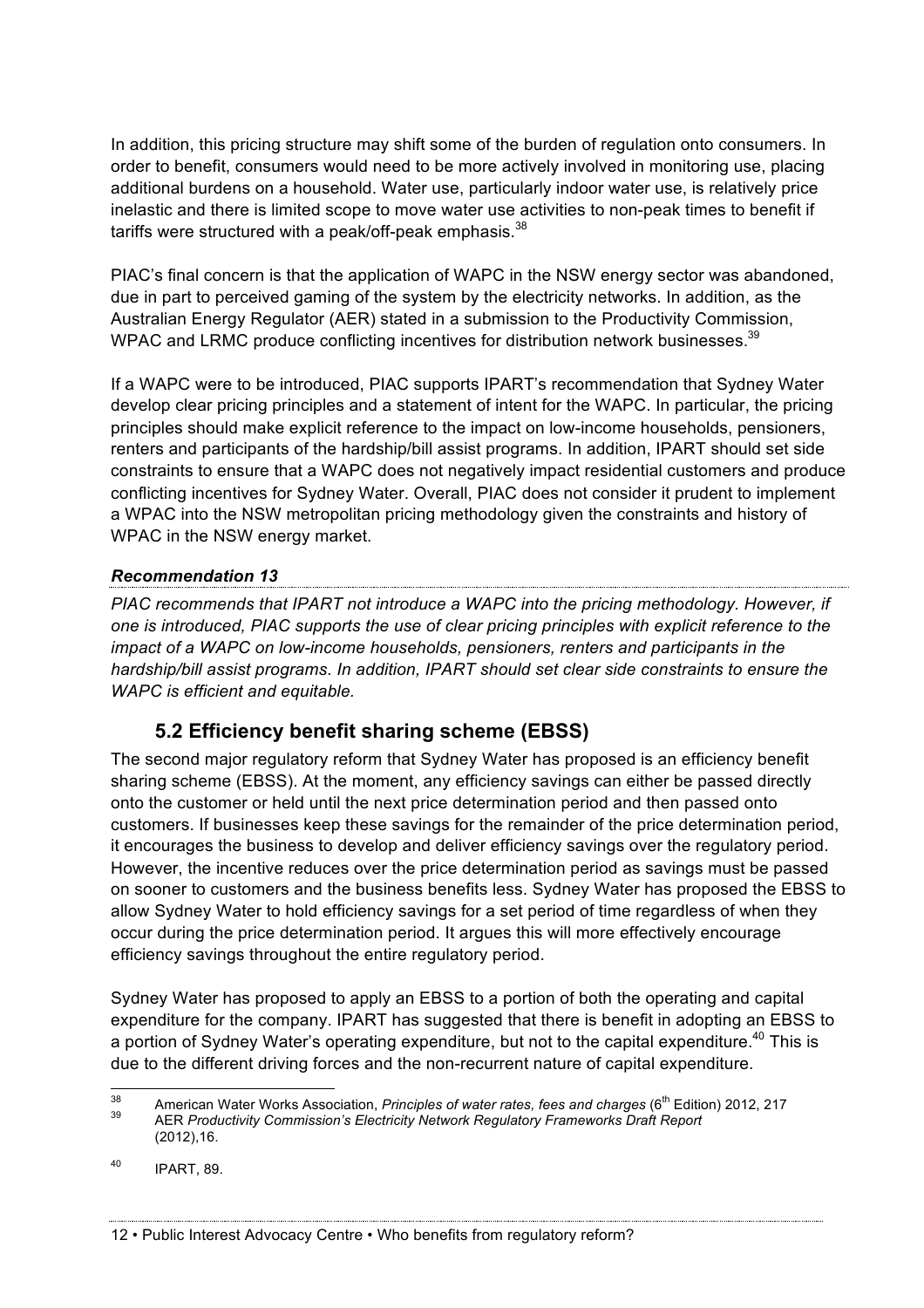In principle, PIAC supports this approach. However, PIAC would like to provide comment through the customer council on the development of the final methodology to ensure that customers receive the maximum benefit from such an approach.

### *Recommendation 14*

*PIAC recommends that the EBSS be adopted but that the methodology be developed in consultation with the customer council to ensure that customers receive the maximum benefit from such an approach.* 

## **5.3 Cost pass through mechanism review**

Cost pass through mechanisms provide a way for regulated utilities to recover uncertain or unknown costs that occur during the price determination period. An example is the cost pass through mechanism for purchases from the SDP. This is a specific application as it is a clearly defined case with a well-defined trigger event. Sydney Water is proposing the adoption of a general cost pass through mechanism to recovery costs associated with more general risks such as:

• ' material variance': risk that costs of existing projects could vary materially more than already allowed for under the price determination.

- ' new obligation': risk that material costs emerge that are not included in the regulatory allowance.
- ' shipwreck': risk that costs will increase due to fire, earthquake, or pandemic.<sup>41</sup>

IPART has provided initial analysis of Sydney Water's proposal in the issue paper. IPART did not consider there to be a case for developing a broad cost pass through mechanism.<sup>42</sup> PIAC also does not consider there to be sufficient reason to adopt this proposal as Sydney Water should have mechanisms for dealing with uncertainty in its corporate structure and long-term pricing mechanism. A general cost pass through mechanism would be harder to regulate given the indeterminate nature of some of the risks and associated costs.

### *Recommendation 15*

*PIAC recommends that IPART not adopt a broad cost pass through mechanism.*

# **6. Assets sales**

## **6.2 Asset disposal process**

Sydney Water has proposed that capital gains tax liability should be applied to the 50% of any profits made from the sale of land that is passed onto consumers.

Public Interest Advocacy Centre • Who benefits from regulatory reform • 13

<sup>&</sup>lt;sup>41</sup> IPART, 91 and Sydney Water, 266.<br> $\frac{42}{100}$  IPART, 95.